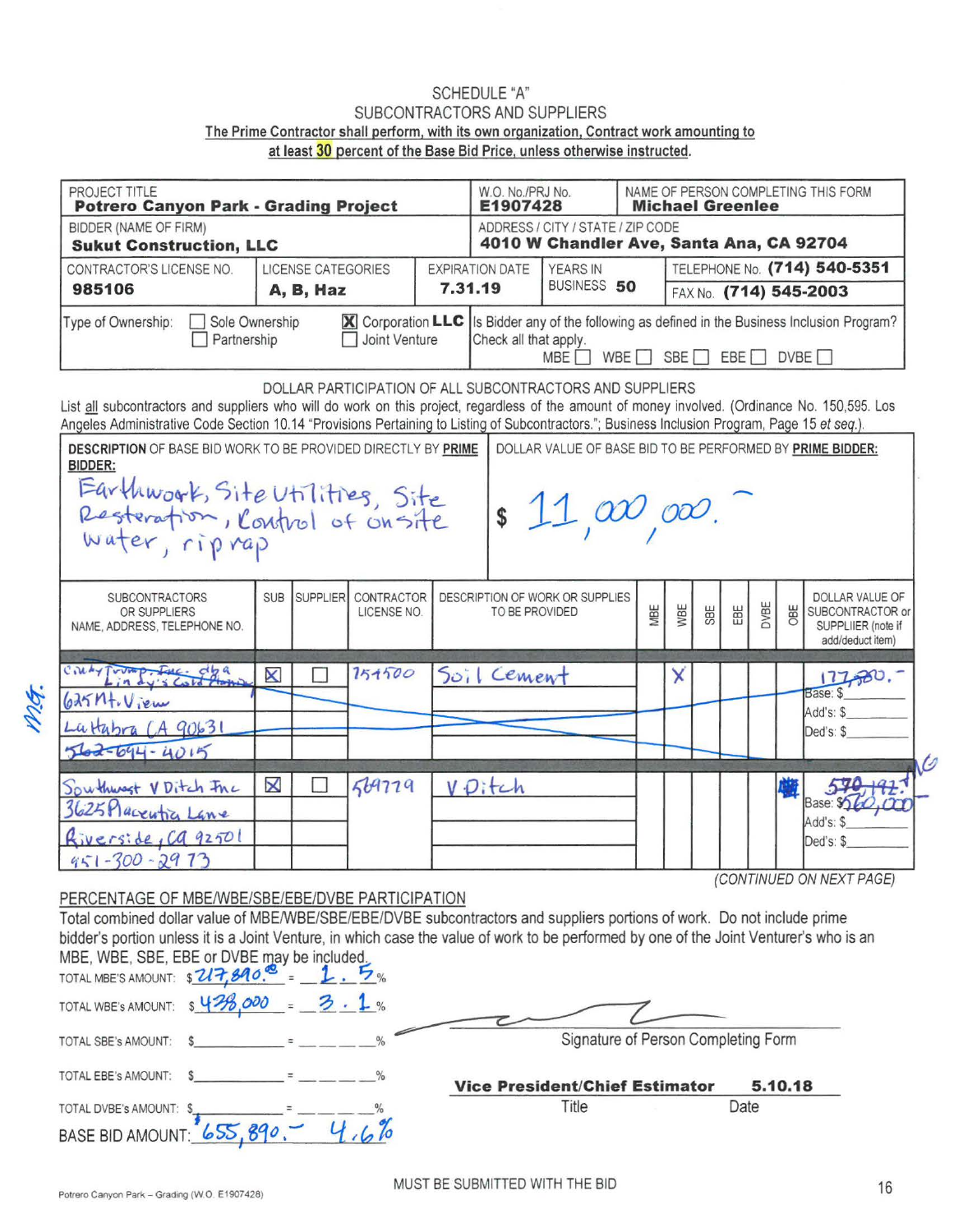## SCHEDULE "A" (Continued)<br>SUBCONTRACTORS AND SUPPLIERS

| SUBCONTRACTORS OR SUPPLIERS<br>NAME, ADDRESS, TELEPHONE NO.                                    | <b>SUB</b>                | <b>SUPPLIER</b> | CONTRACTOR<br>LICENSE NO. | DESCRIPTION OF WORK OR SUPPLIES<br>TO BE PROVIDED | MBE | WBE                       | SBE | EBE | DVBE | OBE | DOLLAR VALUE OF<br>SUBCONTRACTOR or<br>SUPPLIIER (note if<br>add/deduct item) |  |
|------------------------------------------------------------------------------------------------|---------------------------|-----------------|---------------------------|---------------------------------------------------|-----|---------------------------|-----|-----|------|-----|-------------------------------------------------------------------------------|--|
| The J.V. Land Clearings<br>207 = arrow they<br>San Dimas, Ca 91773<br>$409 - 592 - 1811$       | $\mathsf{\chi}$           |                 | 759306                    | Clear & Grub                                      |     |                           |     |     |      |     | 400,000<br>Add's: \$<br>Ded's: \$                                             |  |
| Pavement Roycling Systems &<br>10240 Schn Cevain Way<br>Jurupe Valley CA 91752<br>951-682-1091 |                           |                 | 569352                    | OIL CEMENT                                        |     |                           |     |     |      |     | $145,692,7$<br>Base: \$ <del>22,000</del> m.4<br>Add's: \$<br>Ded's: \$       |  |
| Are Ponce Company<br>977 N. Gendora ave<br>La PUENTE CA 91744                                  | $\boxtimes$               | П               | 996577                    | Fence                                             |     |                           |     |     |      |     | Base: \$217890. 00<br>Ded's: \$                                               |  |
| Marina Landscape<br>$1900$ lewis St<br>Anaheim, CA 92805<br>714-939-6600                       | $\boldsymbol{\mathsf{X}}$ |                 |                           | 497862 ENDROMALCH                                 |     |                           |     |     |      |     | Base: \$118,000.<br>Add's: \$<br>Ded's: \$                                    |  |
| Sm sales<br>17524 Sierra Huy<br>Santa Clarita @ 91351                                          |                           | ⊠               |                           | Aggregate &                                       |     | $\boldsymbol{\mathsf{X}}$ |     |     |      |     | Base: \$ 438,000<br>Add's: \$<br>Ded's: \$                                    |  |
|                                                                                                |                           |                 |                           |                                                   |     |                           |     |     |      |     | Base: \$<br>Add's: \$<br>Ded's: \$                                            |  |
|                                                                                                |                           | L.              |                           |                                                   |     |                           |     |     |      |     | Base: \$<br>Add's: \$<br>Ded's: \$                                            |  |
|                                                                                                |                           | ⊔               |                           |                                                   |     |                           |     |     |      |     | Base: \$<br>Add's: \$<br>Ded's: \$                                            |  |